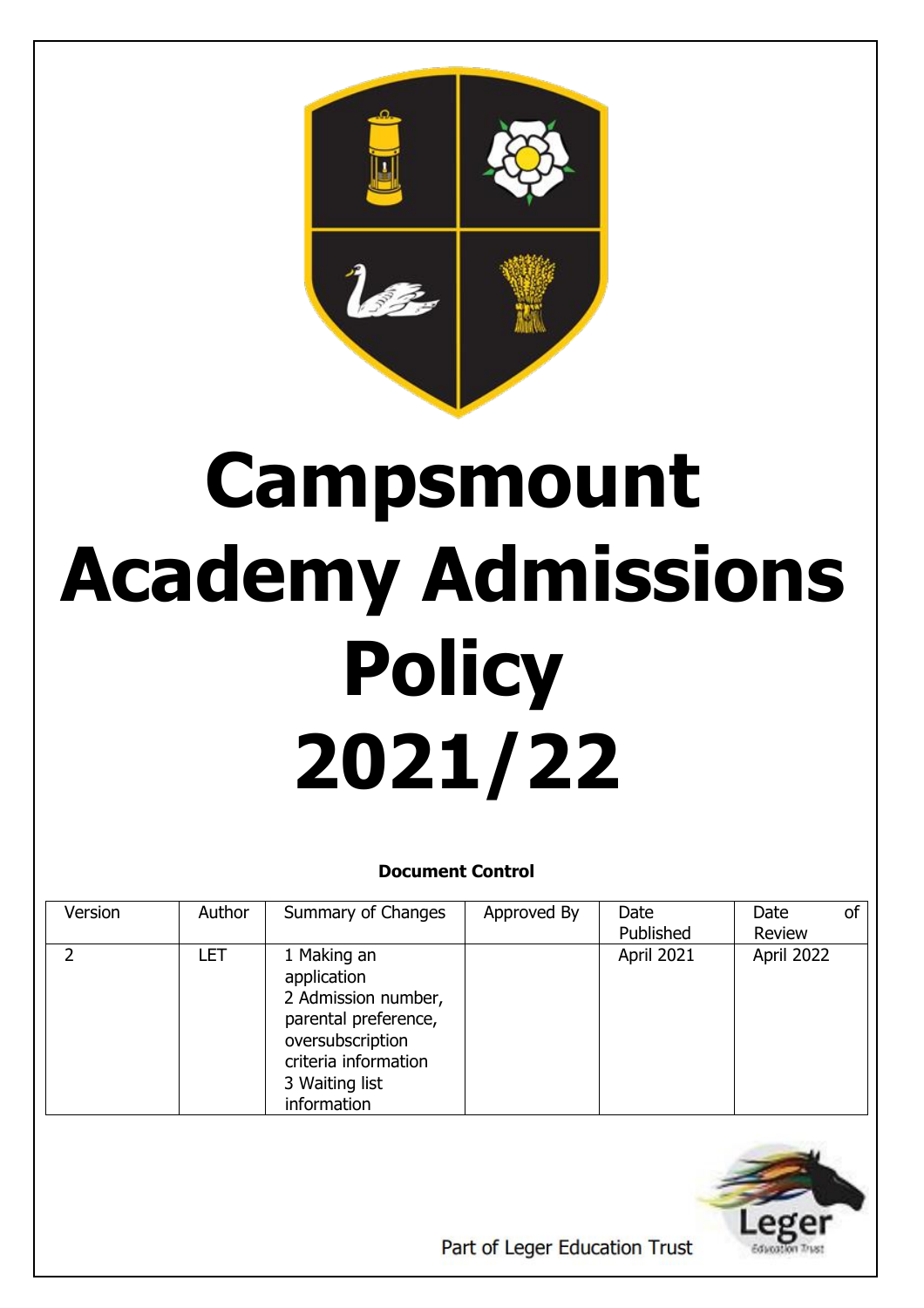# **Admissions Policy**

#### **Context**

Campsmount Academy is part of Leger Education Trust and administers admissions in line with legal requirements of the National Code of Admissions and acting upon where appropriate advice and guidance from the Admissions forum and the DfE. Parents will apply for places to Campsmount Academy as part of the Doncaster Local Authority process. Campsmount Academy will work in partnership with Doncaster Local Authority to ensure student places are given fairly, in line with the published admissions criteria, which will conform with the National Code of Practice on Admissions.

Campsmount Academy serves a local community, usually referred to as the 'catchment area'. This policy reflects the Academy Trust's commitment to providing places where possible to students who live in our catchment area as defined by our pyramid schools.

Sixth form student places will be available for all students who attend Campsmount Academy and the Academy will continue to welcome applications from students from other schools.

#### **Making an Application**

Applications to the academy are made online by following the link below to the Doncaster secondary admissions webpage. [Secondary Applications](https://www.doncaster.gov.uk/services/schools/secondary-admissions)

Please contact the academy directly if further guidance or support is needed.

#### **Admission Number**

The academy must have an admission number for each 'relevant age group', defined in law as 'an age group in which pupils are or will normally be admitted to the school in question'. This number is derived from a capacity assessment of the academy, taking into account factors such as the academy site buildings and ensuring an acceptable amount of space for each pupil.

Therefore, the admission number is set to benefit the children who are taught in the academy and those who teach and support them. Each school year, the academy consults with the Local Authority and has set an admission number of **150.**

#### **Parental Preference**

The Common Application Form (CAF) provides the opportunity for parents/guardians to express up to three choices of schools in rank order of preference. It should be noted that Leger Education Trust as the Admission Authority for Campsmount Academy will consider all preferences equally.

The closing dates for receipt of preferences for the year of entry are in accordance with the Local Authority's CAS. Late applications are processed in accordance with the relevant CAS.

#### **Eligibility for Admission – Oversubscription Criteria**

Where the number of applications exceeds the number of available places the Trust will apply the following criteria in order of priority. Each of the remaining criterion are subsequently applied in order of priority as tie breakers, with the criterion e being the final breaker.

- a. Looked After Children or Previously Looked After Children
- b. The children of parents who are ordinarily resident in the catchment area of Campsmount Academy
- c. Siblings
- d. Children not resident in the formal catchment area but have attended a current Pyramid School for the full academic year prior to admission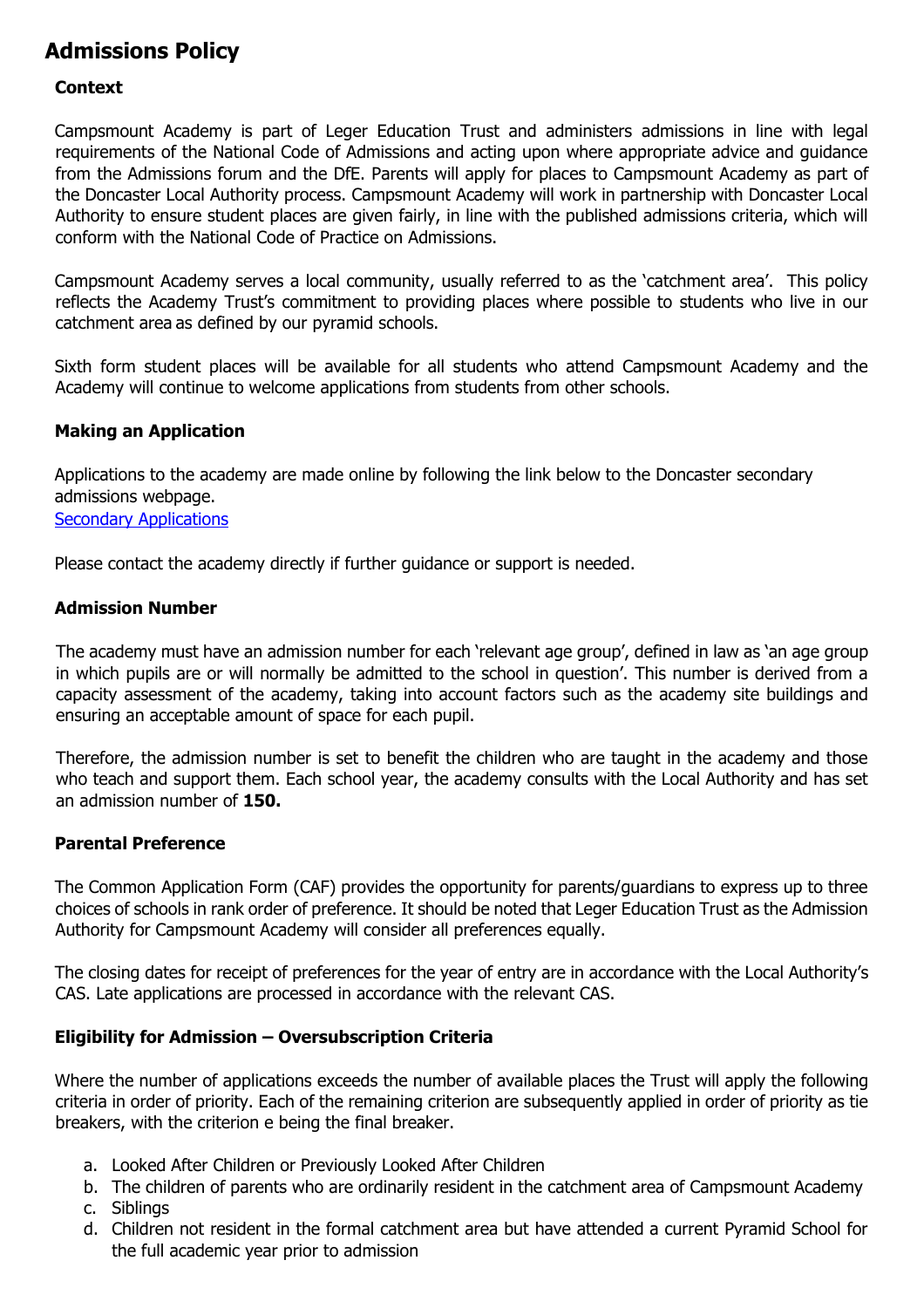e. Other children whose nearest school is Campsmount Academy.

Please note, where a child with a statement of special educational needs (SEN) or Education, Health and Care (EHC) plan names the academy a place will be offered.

#### **Independent Appeals**

If a place is not offered at Campsmount Academy parents have the right of appeal to an Independent Appeal Panel formed in accordance with the legislation. Details of the appeals procedure will be sent to parents with their decision. Parents who intend to make an appeal should normally submit a notice of appeal within 10 days of receiving the refusal letter to: Litigation and Education Section, Directorate of Resources, Doncaster Council, Civic Office, Waterdale, Doncaster, DN1 3BU.

#### **Waiting List**

Students will be added to the waiting list of Campsmount Academy if they were refused admission. Places on the waiting list will be strictly prioritised in criteria order given above and will operate until the end of the autumn term.

Places will only be allocated from the waiting list when the number of pupils falls below the Admission Limit of the school. Whilst the waiting list is in operation, when a place does become available it will be allocated to the child at the top of the list on the day that the vacancy arises.

#### **Admission to Sixth Form**

The total number of children to be admitted each year will depend upon the published Admission Limit for the sixth form.

A student will only be admitted to the sixth form provided they meet the sixth form admission criteria.

Application for admission to the sixth form, including students currently attending the academy, must be made in writing direct to Campsmount Academy.

Any parent whose child is not offered a place for which they have expressed a preference has the right to an independent appeal.

#### **In Year Transfers**

Applications for in year transfers are considered in accordance with the LA's school admissions arrangements.

Applications should be made on the LA's school transfer form and submitted to the LA for consideration.

A student will be deemed eligible for a school place if there are sufficient places unless specific circumstances apply.

Where multiple applications are received for the same year group and there are insufficient places available, eligibility for admission will be considered in accordance with the admission criteria set out in Section 5.

Where a place is not available, the application will normally be refused and the applicant will be offered the right of appeal to an independent appeals panel.

If a place is offered, the Headteacher will, within two weeks of receiving confirmation from the LA of an offer of a place, determine a start date, however usually start dates will be at the beginning of a term.

Students are normally admitted to the school at the start of the next new term other than with the prior approval of the Principal or in circumstances beyond the parent's control, e.g. movement into the borough.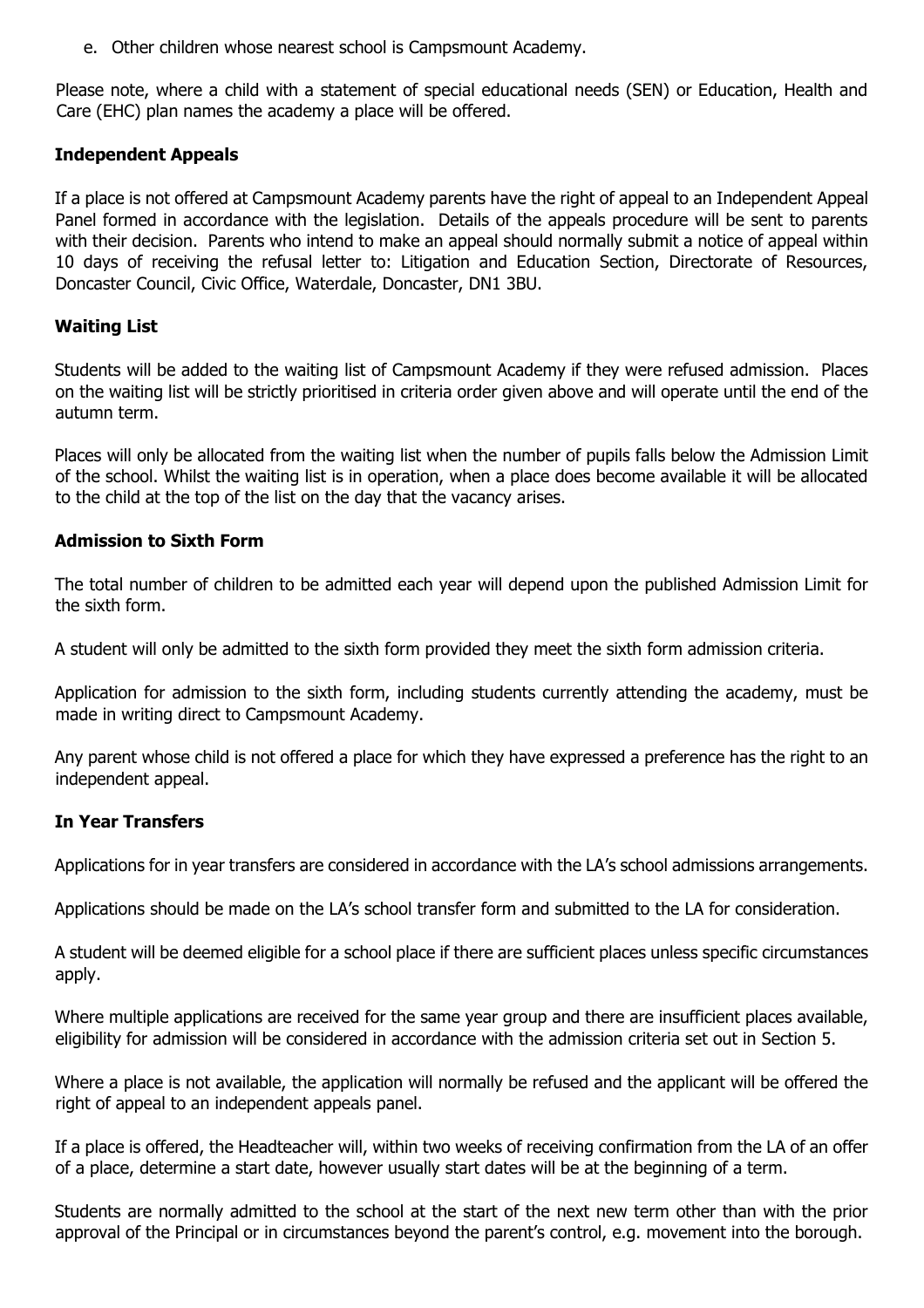Students are required to start at the school within two weeks of the start date offered by the Principal and places cannot be held open beyond this period. Applicants must be in a position to take up a place within this stated period.

Repeat applications made for entry to the same year group at the school will not be considered, unless there has been a significant and material change to either the families or the schools circumstances, since a previous application, and this is relevant to the application for admission. Where information was known at the time of the original application or appeal, but parents chose not to use it, this will not be considered as additional information or a change in circumstances.

In accordance with DfE requirements students may be admitted under the Fair Access Protocol outside of the normal admission arrangements noted above.

#### **False Information**

Any place offered on the basis of a fraudulent or intentionally misleading information will be withdrawn, for example giving a false address. Where a place or an offer has been withdrawn, the application will be reconsidered and a right of independent appeal offered if the place is refused.

#### **Multiple Addresses**

Where a child is resident with parents at more than one address, the address used for admission purposes shall be the place at which the child spends the majority of the school week (Monday to Friday) during term time. Where there is a clear 50/50 split, parents should decide.